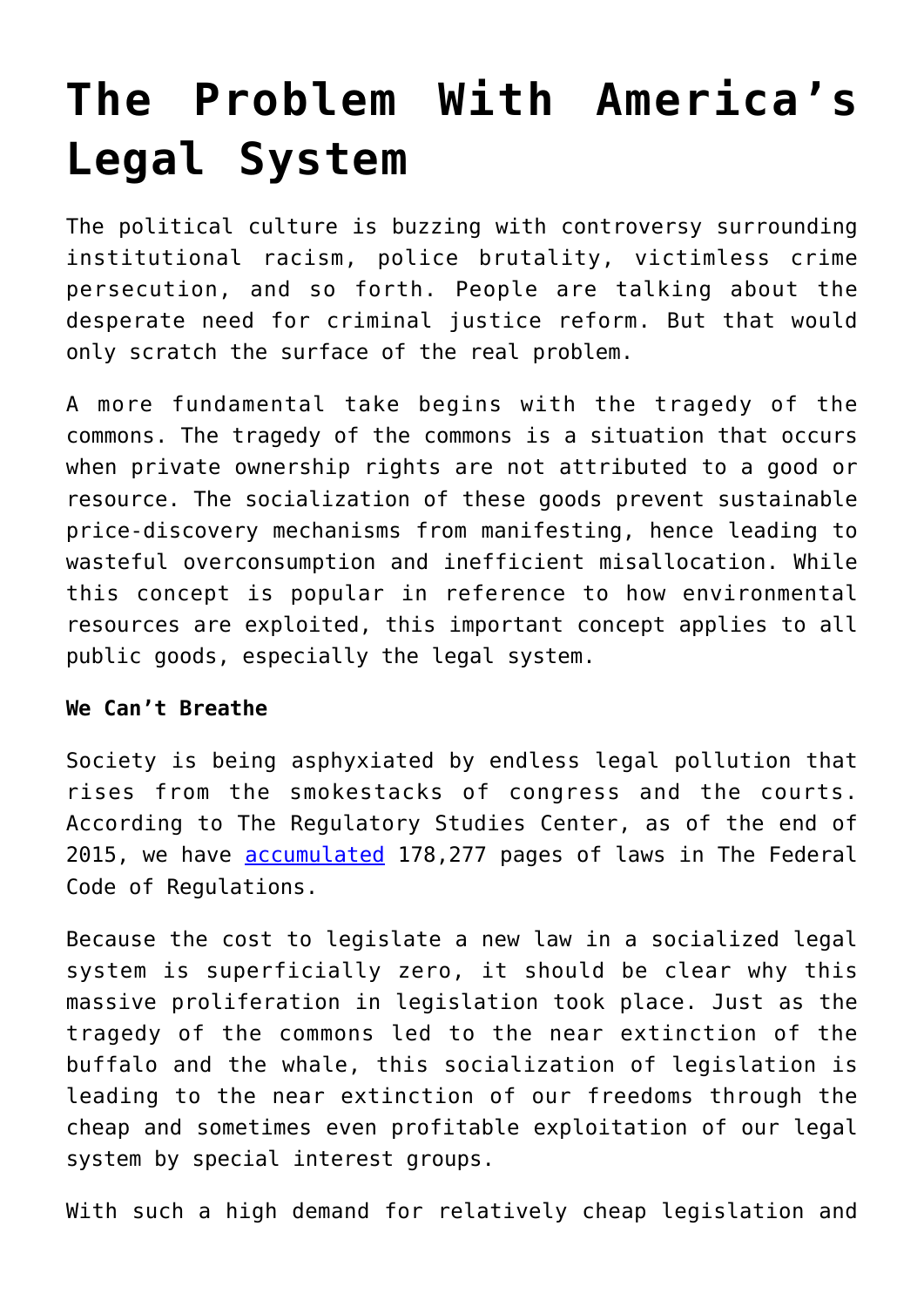with only a limited supply of congressional resources to handle the demand efficiently, it is no surprise that many of the bills that are passed aren't even read by the congressmen voting on them. As with all socialized resources that have more demand than supply, rationing mechanisms like these must be used for expedience.

## **Impossible Enforcement**

How can all these laws possibly be enforced? It is [estimated](https://www.amazon.com/politics-law-enforcement-conflict-communities/dp/0669924865) by Alan Bent that the average law enforcement officer is responsible for the enforcement of around 30,000 federal, state, and local statutes. Here we have another situation where the high demand for the enforcement of too many laws by a scarce supply of law enforcement officials leads to desperate rationing mechanisms.

Because there is an impossible number of laws to enforce, police officers can not only justifiably pick and choose which laws to enforce for their own self-interest, but they can also pick and choose which laws to enforce for whom out of other variable self and special interests.

This is where corruption and injustice have the capacity to run rampant. Because the excuse of demand overload is always prevalent, we now live in a time where police officers have much discretion as to which laws they enforce at which times and for which people.

And because all people naturally act in their own selfinterest, we can understand why police would rather arrest vulnerable victimless offenders that are less threatening than dangerous and violent criminals. With non-violent criminals [constituting](http://www.drugwarfacts.org/cms/Prisons_and_Jails#sthash.V674JHGo.p4JPQtn6.dpbs) over 85% of the federal prison population, we unfortunately see this to be the case.

An arrest is an arrest and a crime is a crime when quantity is more important that quality. As long as the quotas are met to justify funding for the department, officers will generally do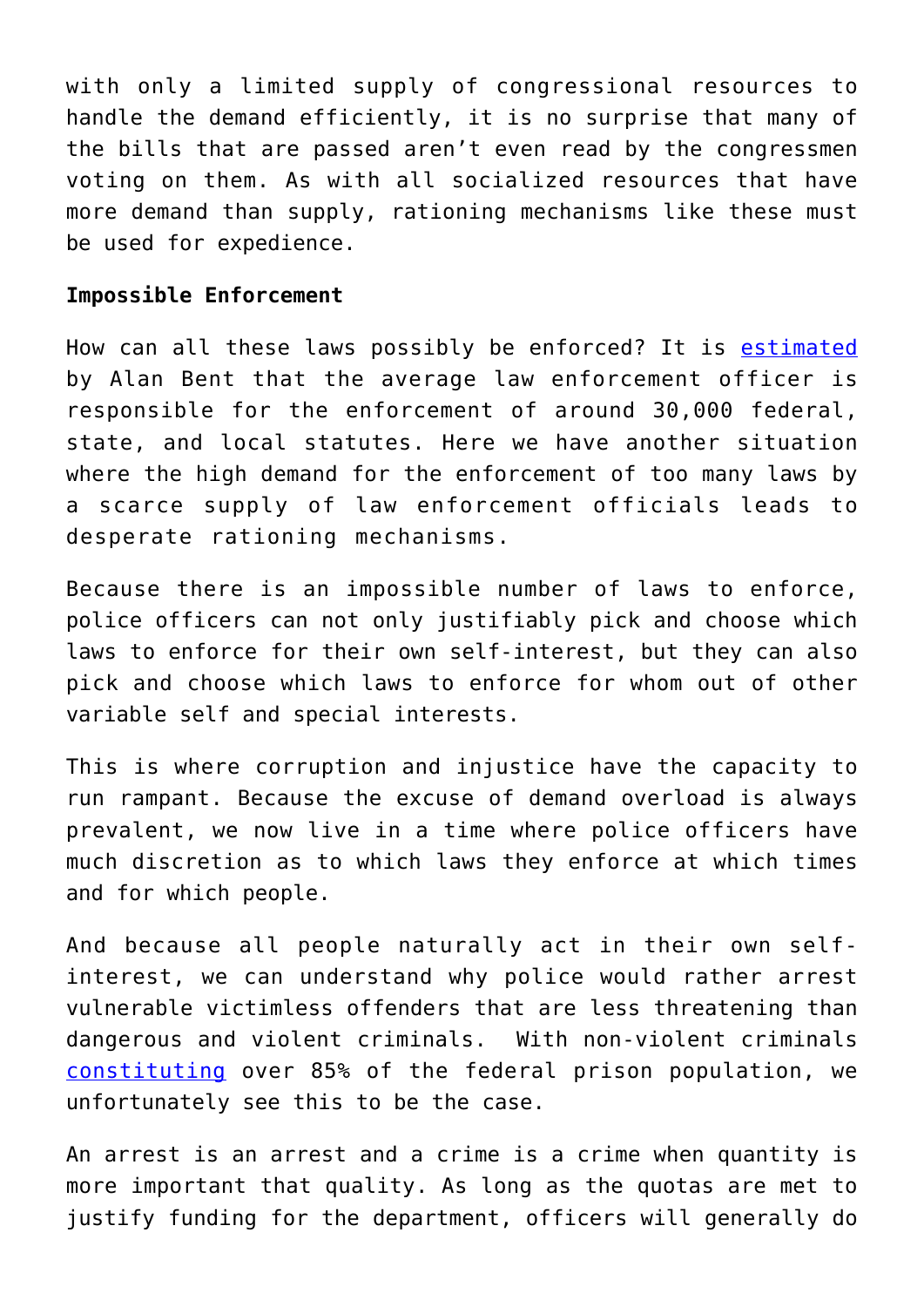whatever is expedient and convenient to their own interests rather than the interest of the populace—which is a trend found in most modern bureaucracies.

## **Bad Customer Service**

In the economic sense, we can fairly assume police brutality is a form of bad customer service. Bad customer service provided by socialized government institutions, especially the police, isn't a novel occurrence. Because the government forces its citizens to purchase these services without a choice, there is often a prevalent and implicit lack of accountability and integrity due to a void of competition.

This artificial monopoly on legal executive services offers little incentive for the officers to exhibit good customer service, as market competition is not exactly encouraged to help serve the disgruntled and unhappy customers of The State. Therefore, we should expect occurrences of police mistreatment as normality rather than anomaly.

To conclude, we understand that the problems with our legal system are far more severe and deeply rooted than conventionally assumed. Using the basic economic fundamentals of supply and demand, we can acknowledge that the legal system was doomed from the beginning due to its socialized nature.

Therefore, reform in this sector would be trivial at best. Just as Socialism leads to an eventual rationing of basic necessities like in modern-day Venezuela, it also leads to a rationing of justice here in the United States.

If we want an environment of law and order where the precious resource of justice is preserved without exploitation, we need a new system of private law. Until a national conversation is had about the fundamental problems of socialized law, we will continue to be unable to amend many of the symptomatic problems many Americans are upset about regarding our legal system.